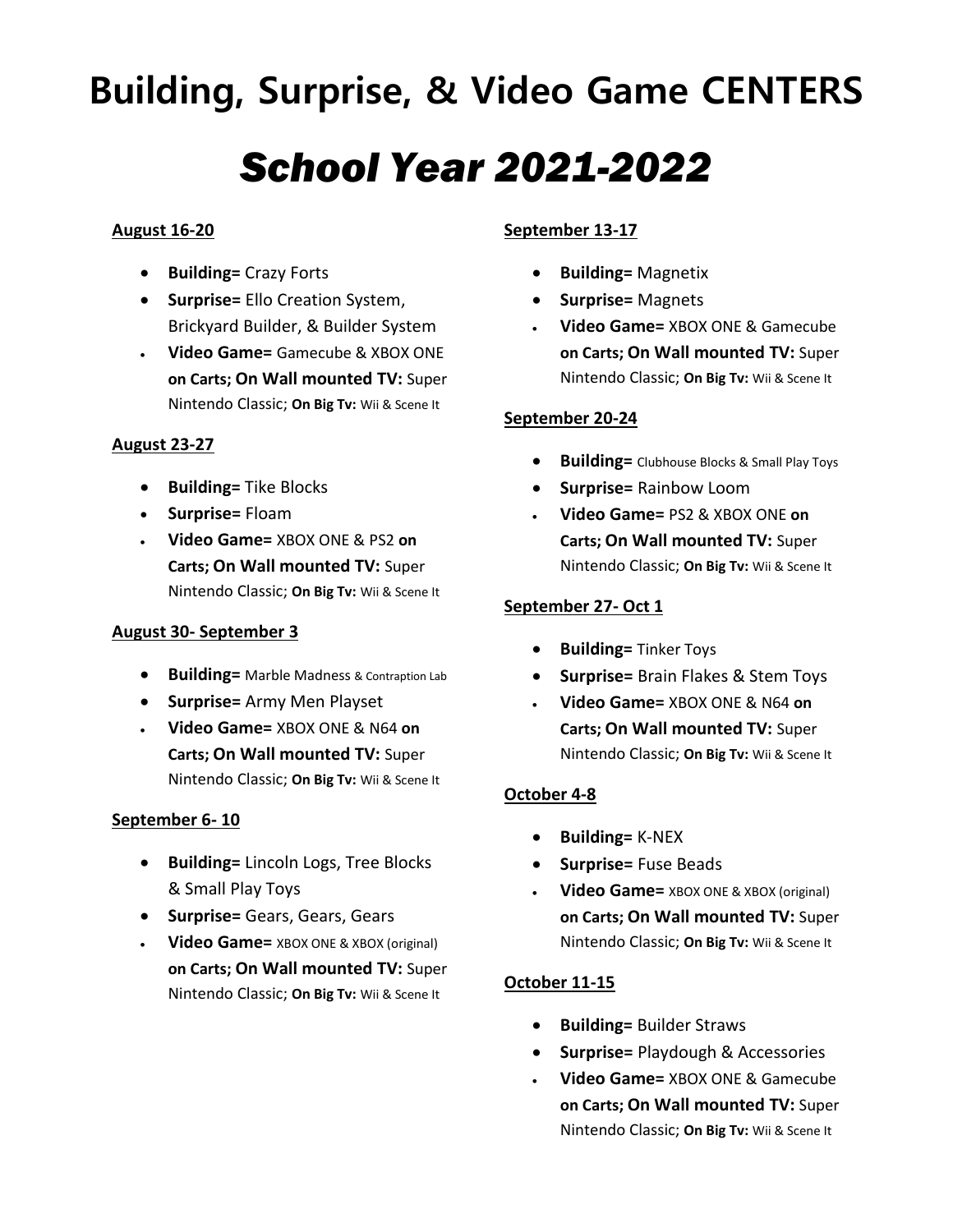## **October 18-22**

- **Building=** Wooden Blocks & Small Play Toys
- **Surprise=** Bead Necklace & Bracelets
- **Video Game=** PS2 & XBOX ONE **on Carts; On Wall mounted TV:** Super Nintendo Classic; **On Big Tv:** Wii & Scene It

#### **October 25-29**

- **•** Building= Tike Blocks
- **Surprise=** Ello Creation System & Builder System
- **Video Game=** XBOX ONE & N64 **on Carts; On Wall mounted TV:** Super Nintendo Classic; **On Big Tv:** Wii & Scene It

#### **November 1-5**

- **Building=** Crazy Forts
- **Surprise=** Floam
- **Video Game=** XBOX ONE & XBOX (original) **on Carts; On Wall mounted TV:** Super Nintendo Classic; **On Big Tv:** Wii & Scene It

#### **November 8-12**

- **Building=** Marble Madness & Contraption Lab
- **Surprise=** Army Men Playset
- **Video Game=** XBOX ONE & Gamecube **on Carts; On Wall mounted TV:** Super Nintendo Classic; **On Big Tv:** Wii & Scene It

#### **November 15-19**

- **Building=** Lincoln Logs, Tree Blocks & Small Play Toys
- **Surprise=** Gears, Gears, Gears
- **Video Game=** XBOX ONE & PS2 **on Carts; On Wall mounted TV:** Super Nintendo Classic; **On Big Tv:** Wii & Scene It

#### **November 22-26**

- **Building=** Magnetix
- **Surprise=** Magnets
- **Video Game=** XBOX ONE & n64 **on Carts; On Wall mounted TV:** Super Nintendo Classic; **On Big Tv:** Wii & Scene It

#### **November 29- December 3**

- **Building=** Tinker Toys
- **Surprise=** Brain Flakes & Stem Toys
- **Video Game=** XBOX ONE & XBOX (original) **on Carts; On Wall mounted TV:** Super Nintendo Classic; **On Big Tv:** Wii & Scene It

#### **December 6-10**

- **Building=** K-NEX
- **•** Surprise= Fuse Beads
- **Video Game=** XBOX ONE & Gamecube **on Carts; On Wall mounted TV:** Super Nintendo Classic; **On Big Tv:** Wii & Scene It

#### **December 13-17**

- **Building=** Builder Straws
- **Surprise=** Playdough & Accessories
- **Video Game=** XBOX ONE & PS2 **on Carts; On Wall mounted TV:** Super Nintendo Classic; **On Big Tv:** Wii & Scene It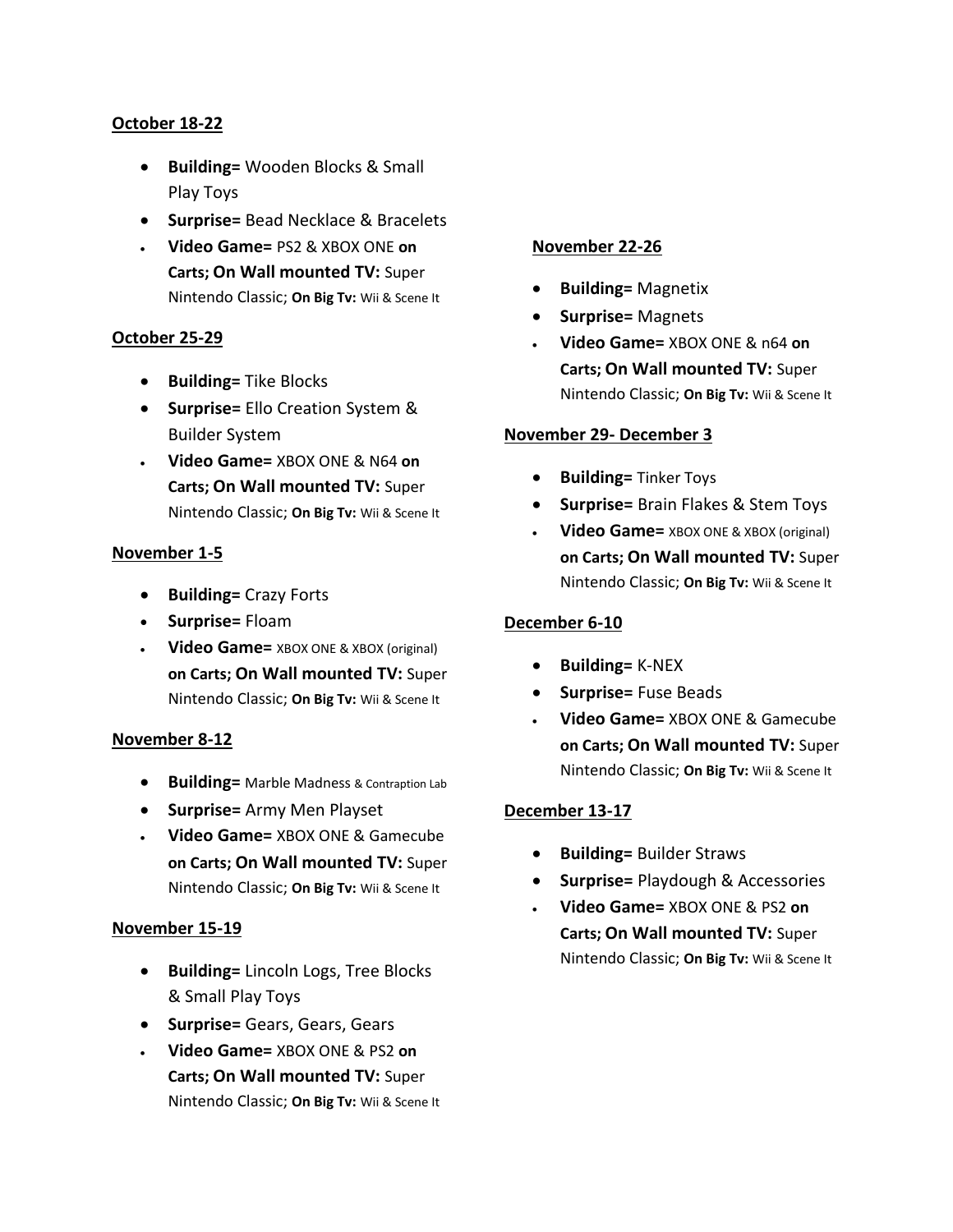#### **December 20-24**

- **Building=** Wooden Blocks & Small Play Toys
- **•** Surprise= Rainbow Loom
- **Video Game=** XBOX ONE & n64 **on Carts; On Wall mounted TV:** Super Nintendo Classic; **On Big Tv:** Wii & Scene It

#### *.* **December 27-31**

- **•** Building= Tike Blocks
- **Surprise=** Bead Necklace & Bracelets
- **Video Game=** XBOX ONE & XBOX (original) **on Carts; On Wall mounted TV:** Super Nintendo Classic; **On Big Tv:** Wii & Scene It

#### **January 3-7**

- **Building=** Crazy Forts
- **Surprise=** Ello Creation System, Brickyard Builder, & Builder System
- **Video Game=** Gamecube & XBOX ONE **on Carts; On Wall mounted TV:** Super Nintendo Classic; **On Big Tv:** Wii & Scene It

#### **January 10-14**

- **Building=** Marble Madness & Contraption Lab
- **Surprise=** Floam
- **Video Game=** XBOX ONE & PS2 **on Carts; On Wall mounted TV:** Super Nintendo Classic; **On Big Tv:** Wii & Scene It

#### **January 17-21**

- **•** Building= Tike Blocks
- **Surprise=** Army Men Playset
- **Video Game=** XBOX ONE & N64 **on Carts; On Wall mounted TV:** Super Nintendo Classic; **On Big Tv:** Wii & Scene It

#### **January 24-28**

- **Building=** Lincoln Logs, Tree Blocks & Small Play Toys
- **Surprise=** Gears, Gears, Gears
- **Video Game=** XBOX ONE & XBOX (original) **on Carts; On Wall mounted TV:** Super Nintendo Classic; **On Big Tv:** Wii & Scene It

#### **January 31-February 4**

- **Building=** Magnetix
- **Surprise=** Magnets
- **Video Game=** XBOX ONE & Gamecube **on Carts; On Wall mounted TV:** Super Nintendo Classic; **On Big Tv:** Wii & Scene It

#### **February 7-11**

- **Building=** Clubhouse Blocks & Small Play Toys
- **•** Surprise= Rainbow Loom
- **Video Game=** PS2 & XBOX ONE **on Carts; On Wall mounted TV:** Super Nintendo Classic; **On Big Tv:** Wii & Scene It

#### **February 14-18**

- **Building=** Tinker Toys
- **Surprise=** Brain Flakes & Stem Toys
- **Video Game=** XBOX ONE & N64 **on Carts; On Wall mounted TV:** Super Nintendo Classic; **On Big Tv:** Wii & Scene It

#### **February 21-25**

- **Building=** K-NEX
- **Surprise=** Fuse Beads
- **Video Game=** XBOX ONE & XBOX (original) **on Carts; On Wall mounted TV:** Super Nintendo Classic; **On Big Tv:** Wii & Scene It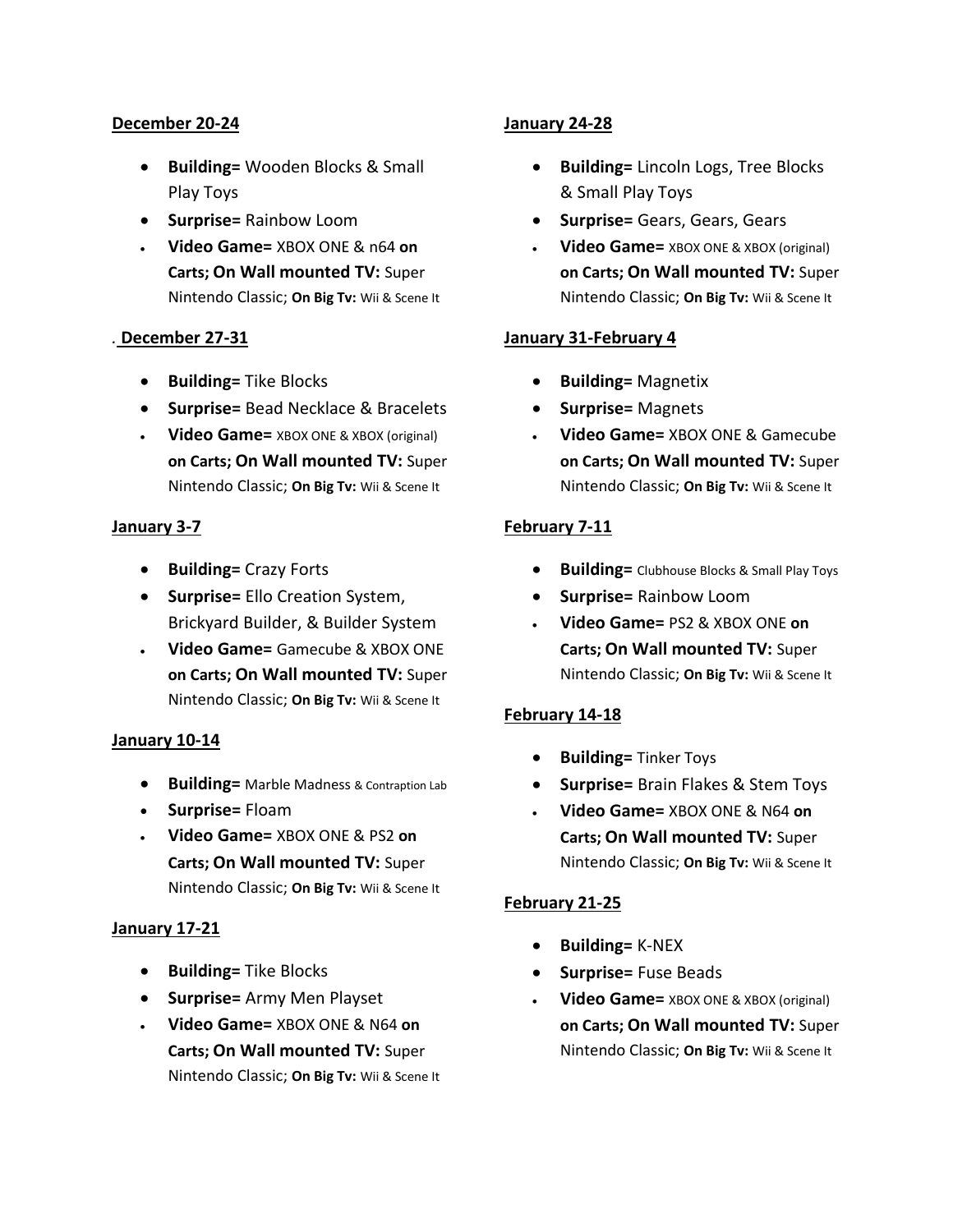#### **February 28-March 4**

- **Building=** Building Straws
- **Surprise=** Playdough & Accessories
- **Video Game=** XBOX ONE & Gamecube **on Carts; On Wall mounted TV:** Super Nintendo Classic; **On Big Tv:** Wii & Scene It

# **March 7-11**

- **Building=** Lincoln Logs, Tree Blocks & Small Play Toys
- **Surprise=** Gears, Gears, Gears
- **Video Game=** XBOX ONE & XBOX (original) **on Carts; On Wall mounted TV:** Super Nintendo Classic; **On Big Tv:** Wii & Scene It

# **March 14-18**

- **Building=** Tike Blocks
- **Surprise=** Ello Creation System, Brickyard Builder, & Builder System
- **Video Game=** Gamecube & N64 **on Carts; On Wall mounted TV:** Super Nintendo Classic; **On Big Tv:** Wii & Scene It

# **March 21-25**

- **Building=** Crazy Forts
- **Surprise=** Floam
- **Video Game=** XBOX ONE & XBOX (original) **on Carts; On Wall mounted TV:** Super Nintendo Classic; **On Big Tv:** Wii & Scene It

## **March 28- April 1**

- **Building=** Marble Madness & Contraption Lab
- **Surprise=** Army Men Playset
- **Video Game=** XBOX ONE & Gamecube **on Carts; On Wall mounted TV:** Super Nintendo Classic; **On Big Tv:** Wii & Scene It

# **April 4-8**

- **Building=** Lincoln Logs, Tree Blocks & Small Play Toys
- **Surprise=** Gears, Gears, Gears
- **Video Game=** PS2 & XBOX ONE **on Carts; On Wall mounted TV:** Super Nintendo Classic; **On Big Tv:** Wii & Scene It
- $\bullet$

# **April 11-15**

- **Building=** Magnetix
- **•** Surprise= Magnets
- **Video Game=** XBOX ONE & n64 **on Carts; On Wall mounted TV:** Super Nintendo Classic; **On Big Tv:** Wii & Scene It